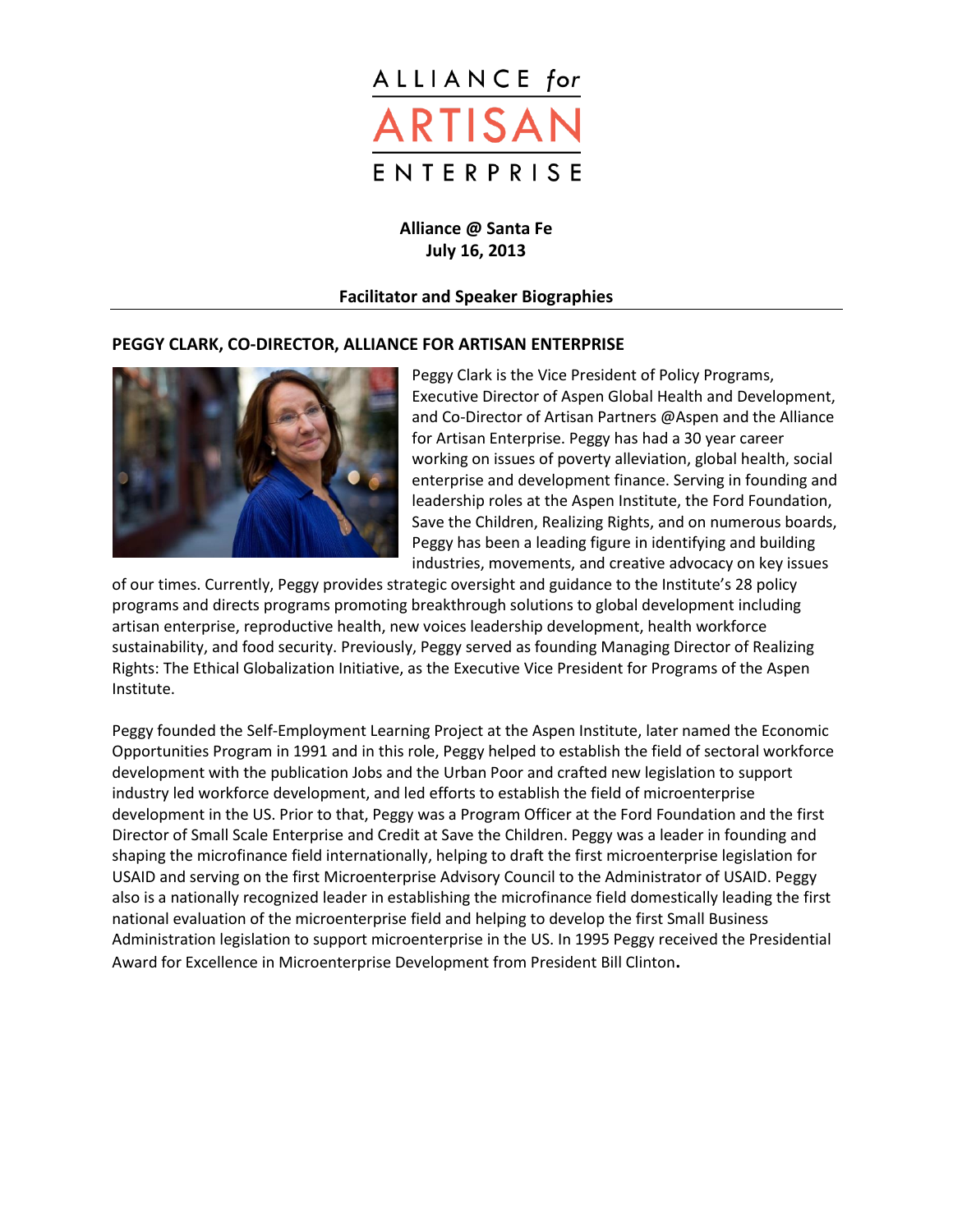# **NILDA CALLAÑAUPA ALVAREZ, FOUNDER AND DIRECTOR CENTER FOR TRADITIONAL TEXTILES OF CUSCO**



Founder and director of CTTC, Nilda Callañaupa was born in Chinchero Village near Cusco, Peru. She began spinning wool from sheep and alpaca at the age of six, and was weaving her first patterns by age seven. CTTC weavers, such as Nilda and Lidia, are remarkable in the quality of the textiles that they produce as well as their emphasis on traditional designs and techniques.

The CTTC works with over 600 weavers. The work of the Center is not just to preserve and to study Peruvian textiles,

their symbolism and significance, but also to assist families to create a larger market for their textiles and a new economy for their communities.

# **KATIE DRASSER, DEPUTY DIRECTOR, ASPEN GLOBAL HEALTH AND DEVELOPMENT THE ASPEN INSTITUTE**



Prior to joining the Aspen Institute, Katie worked nationally and around the world on global health and development initiatives, including HIV/AIDS implementation strategies in Romania, operations research for private health services in Myanmar and the scale up of Kenya's national emergency medical system through a public-private partnership. Katie also spent time leading a range of start-ups that included designing a network of charter schools, integrating microfinance with other development activities, and most notably was instrumental to the success of Good Capital, a venture fund that invests in expanding social enterprises. Katie holds a BA in political science from Colgate University and MSPH in global health policy and administration from the Gillings School of Global Public Health at UNC-Chapel Hill. In addition to acting as Deputy Director, Katie also manages GHD's Health Worker Migration Initiative under the direction of Peggy Clark.

# **KAREN GIBBS, CO-DIRECTOR, ALLIANCE FOR ARTISAN ENTERPRISE**



Karen Gibbs was drawn into the artisan sphere through her interest in economic development and her aspirations to use the "trade not aid" approach – and she has never left! From her work with nonprofit organizations, including Aid to Artisans and HAND/EYE, to consulting to international development organizations in more than 30 countries, and co-founding a successful import/wholesale company, Karen has seen first-hand how the artisan sector touches on all aspects of sustainable economic development. Today, as cofounder of ByHand Consulting, Karen leads project management and new business initiatives. Additionally, Karen is Co-Director of *Artisan Partners @ Aspen*, a new collaboration between *The Aspen Institute* and *Hand/Eye Fund*, and the *Alliance for Artisan Enterprise.*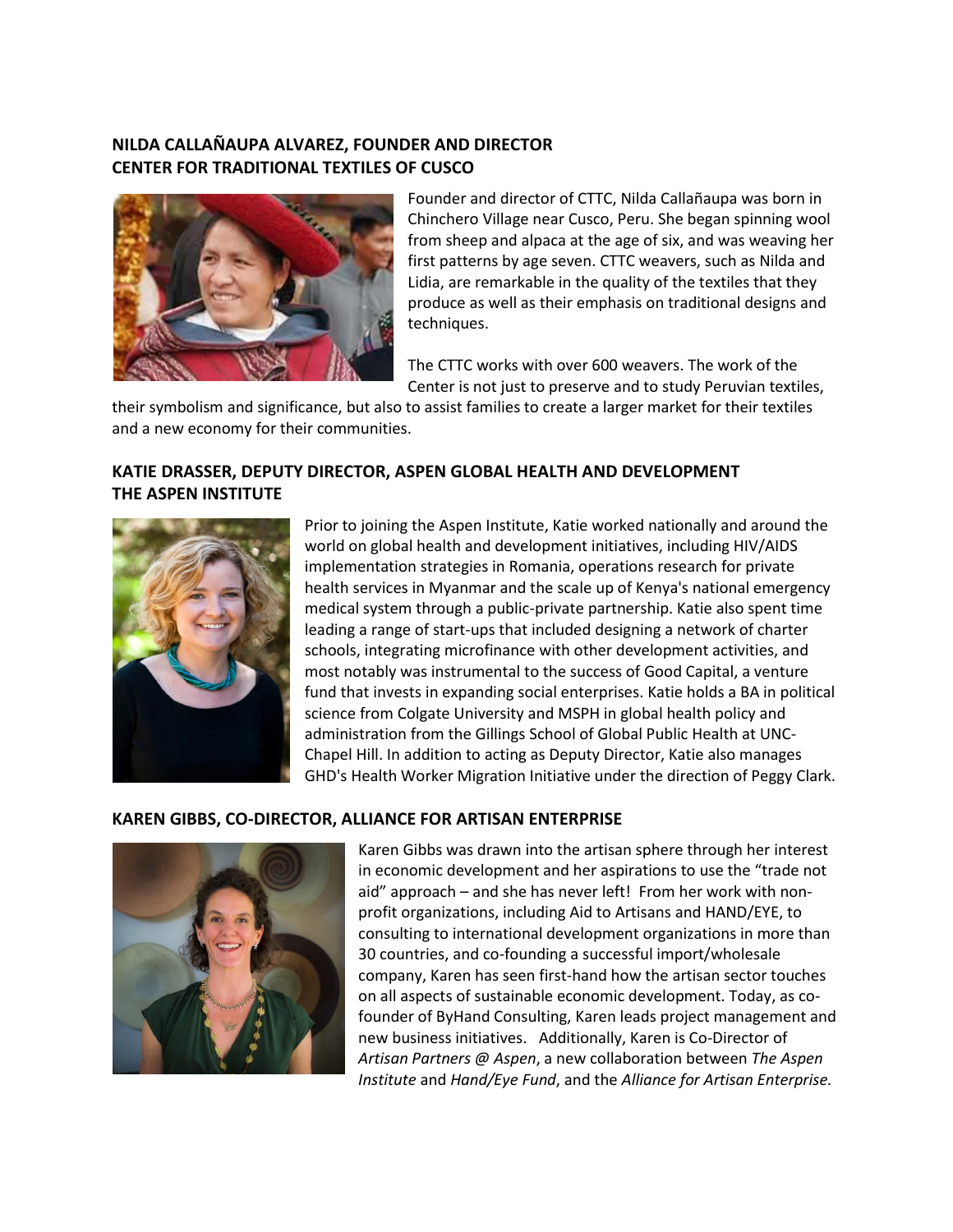#### **RANGINA HAMIDI, FOUNDER, KANDAHAR TREASURE**



Kandahar Treasure's founder, Rangina Hamidi, escaped her native Afghanistan in 1981, at the age of three, during the Soviet occupation. She moved first to Pakistan and then, in 1988, to the United States. Settling with her family in Virginia, Rangina earned a Bachelors degree in Religious Studies and Gender Studies from the University of Virginia and worked for the Institute for International Public Policy, an affiliate of the United Negro College Fund.

Rangina returned to Kandahar, in 2003. With a personal commitment to help lead change in Afghanistan she assumed

the leadership of the Women's Income Generation (WIG) Project for Afghans for Civil Society (ACS), a development organization dedicated to the social development of Southern Afghanistan. Transforming the income generation project of ACS into a viable business has brought sustainability to the women's work and now serves as a successful model of sustainable work in a developing nation.

Rangina's work and experience has enabled her to serve as a voice for Afghan women in international platforms.

#### **ABIGAIL JACOBS, VICE PRESIDENT OF BRAND PUBLIC RELATIONS, WEST ELM**



Abigail Jacobs is the VP of brand marketing for West Elm. In this role she oversees public relations, brand marketing and social media strategy for the brand and its more than 50 stores in the US, Canada and Australia. In addition, she is part of the team that manages West Elm's non-profit partnerships, cause marketing initiatives and artisan and handcrafted product commitments, working with the Clinton Global Foundation, the Alliance for Artisan Enterprise and non-profit arts and environmental organizations in the communities where West Elm stores are located. Prior to West Elm, Abigail managed public relations for Pottery Barn Kids, PBteen and Williams-Sonoma Home and worked in the communications department for Kmart. She started her career at Edelman Public Relations in San Francisco.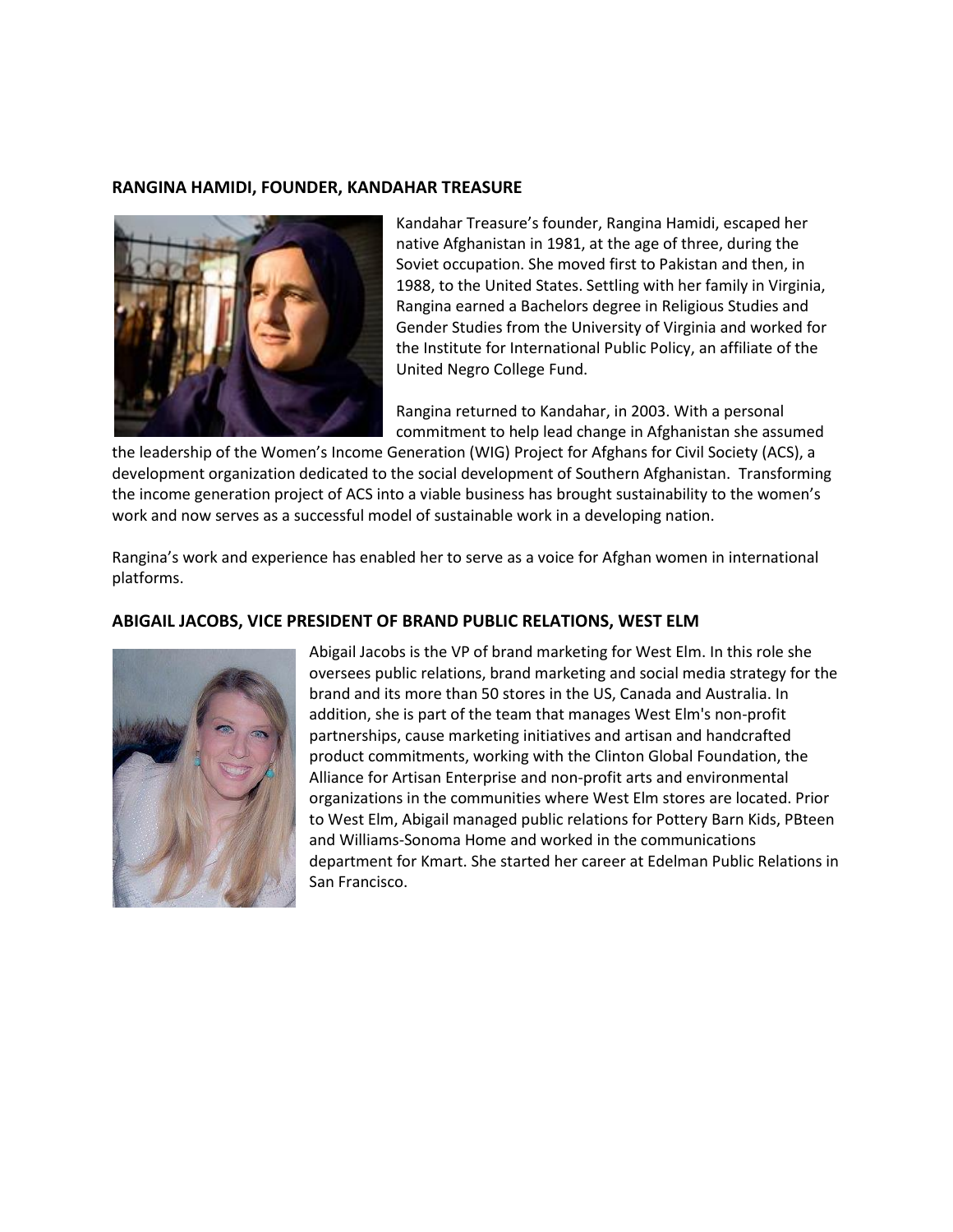## **JANET NKUBANA, FOUNDER AND PRESIDENT, GAHAYA LINKS**



Janet Nkubana is the founder and president of Gahaya Links, a Rwandan handicrafts organization that empowers local rural women to achieve economic stability. These women include victims of genocide, both Hutu and Tutsi widows, women with HIV, and women with husbands in prison – all weaving together as a chance for reconciliation as they work side-by-side utilizing the same solution to rid their communities of poverty. Hence the name: peace baskets.

Gahaya Links has rigorous training programs where women learn weaving techniques and receive

information about family planning, HIV/AIDS, finances and nutrition. The women find a new sense of self-determination because they are able to earn their own income, take control of their own futures, and play a leadership role in improving their communities. Gahaya Links connects more than 3,500 artisans in 40 cooperatives and associations all over Rwanda.

Janet arrived in Rwanda from exile in Uganda in 1994, and eight years later, brought a display of Rwandan baskets to the Smithsonian in Washington, DC. By 2005, Macy's was selling the baskets made by rural women in Rwanda. These baskets are not only creating income for local women but are spreading a message of hope and peace throughout the world.

#### **GIBRÁN RIVERA, SENIOR ASSOCIATE, INTERACTION INSTITUTE FOR SOCIAL CHANGE**



Gibrán's job is to help people work better together. He is a consultant committed to the development of leaders, organizations and networks and uses coaching, training, process design and facilitation in service of those who are committed to social transformation.

Gibrán works with people who understand that we must take our next evolutionary leap. In keeping with the overall focus of IISC,

Gibrán uses three lenses in his approach to collaborative leadership:

- Shifting dynamics of power, equity and inclusion
- Shifting from organizations to networks
- Building beloved community

Gibrán's graduate studies were in diplomacy and processes of negotiation and mediation. He has devoted much of his work life to the idea of democracy and to the work of emancipatory politics in urban communities.